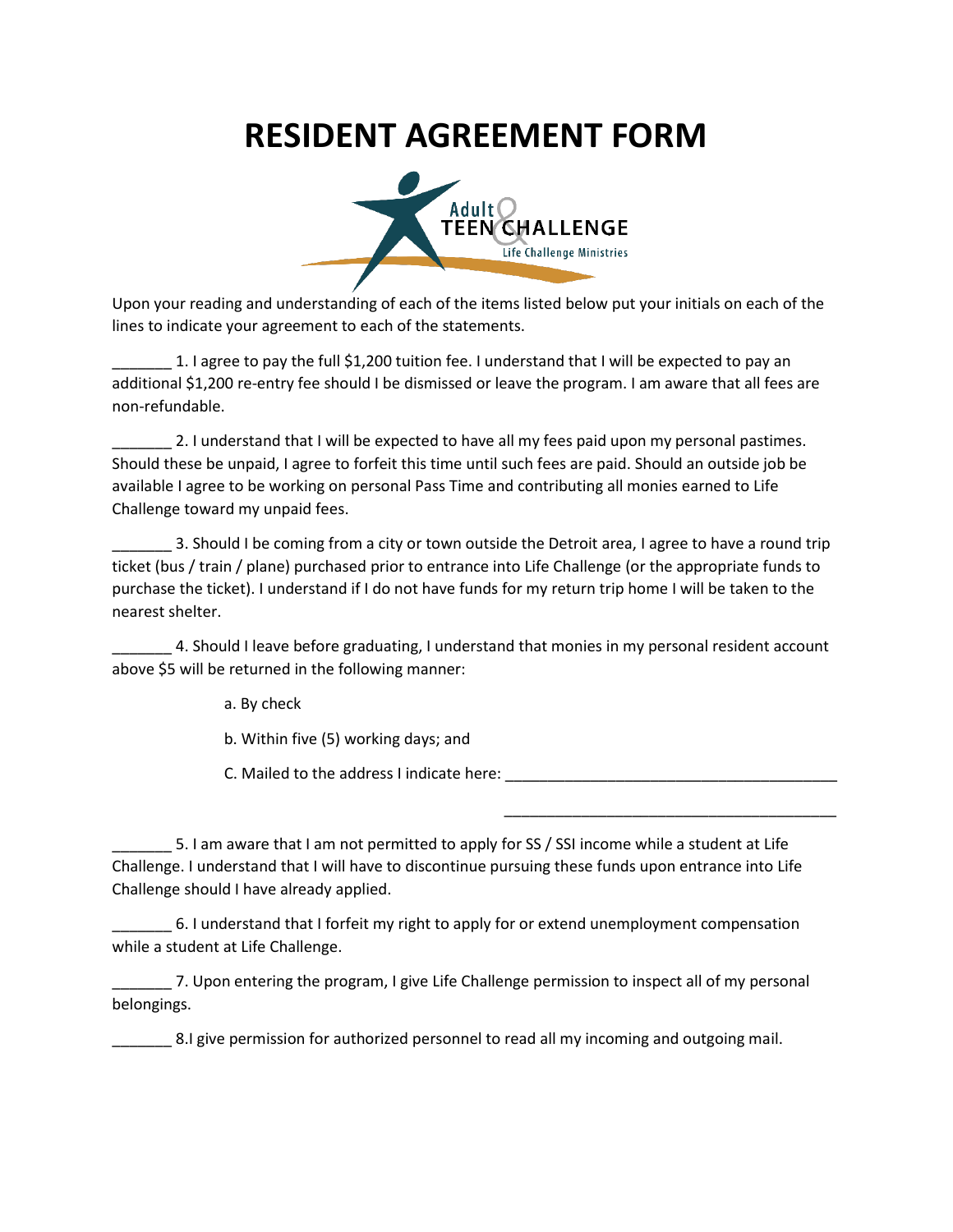\_\_\_\_\_\_\_ 9. I understand it is my responsibility to take all of my belongings with me at the time of departure or to make special arrangements to pick them up. I understand that I am not permitted to take any "blessings" with me, or borrowed items should I leave before my graduation date.

10. I am aware, should I be dismissed or decide to leave of my own volition, I will be expected to exit Life Challenge properties within a 2-hour window.

\_\_\_\_\_\_\_ 11. I give permission for authorized personnel to contact the person or persons indicated on my emergency contact information form in the event that I am dismissed from the program or leave of my own volition.

\_\_\_\_\_\_\_ 12. I understand that Life Challenge is NOT responsible for any personal property left, lost or stolen from the premises.

\_\_\_\_\_\_\_ 13. I understand that Life Challenge cannot and will NOT be held responsible for any personal injury occurring while in the program.

\_\_\_\_\_\_\_ 14. I will notify staff and any job detail that I feel would be a risk to my personal safety. I will exercise responsible care in regard to any work detail.

15. (check one) I Am \_\_\_\_\_ I Am Not \_\_\_\_\_ on prescribed medication(s).

List ALL medications if applicable here:  $\blacksquare$ 

\*Note: (If you are currently on prescribed medications, you will need complete and sign a Resident Medication Agreement Policy form.)

\_\_\_\_\_\_\_\_\_\_\_\_\_\_\_\_\_\_\_\_\_\_\_\_\_\_\_\_\_\_\_\_\_\_\_\_\_\_\_\_\_\_\_\_\_\_\_\_\_\_\_\_\_\_\_\_\_\_\_\_\_\_\_\_

\_\_\_\_\_\_\_ 16. I understand that I may not be permitted to receive outside counseling as a resident of Life Challenge. Exceptions are decided by the Director of Counseling.

17. I agree to abide by the written Rules and Regulations for as long as I am a resident in the Life Challenge program. if I have any questions regarding these rules, I agree to ask a staff member for clarification.

18. I agree that I am not signing this form under compulsion by a Life Challenge staff member, intern, or volunteer, nor anyone else affiliated with Life Challenge. I am voluntarily and willingly entering into this agreement of my own volition.

19. I understand that my residency at Life Challenge is at the will of Life Challenge and may be terminated at any time for any reason.

\_\_\_\_\_\_\_ 20. I hereby grant to Life Challenge, its representatives, and employees the right to take photographs and videos of me and my property in connection with Life Challenge Ministries. I authorized Life Challenge, its assigns, and transferees to copyright, to use and to publish the same in print and / or electronically. I agree that Life Challenge may use such photographs of me with or without my name and for any lawful purpose, including for such purposes as publicity, illustration, advertising, and web content.